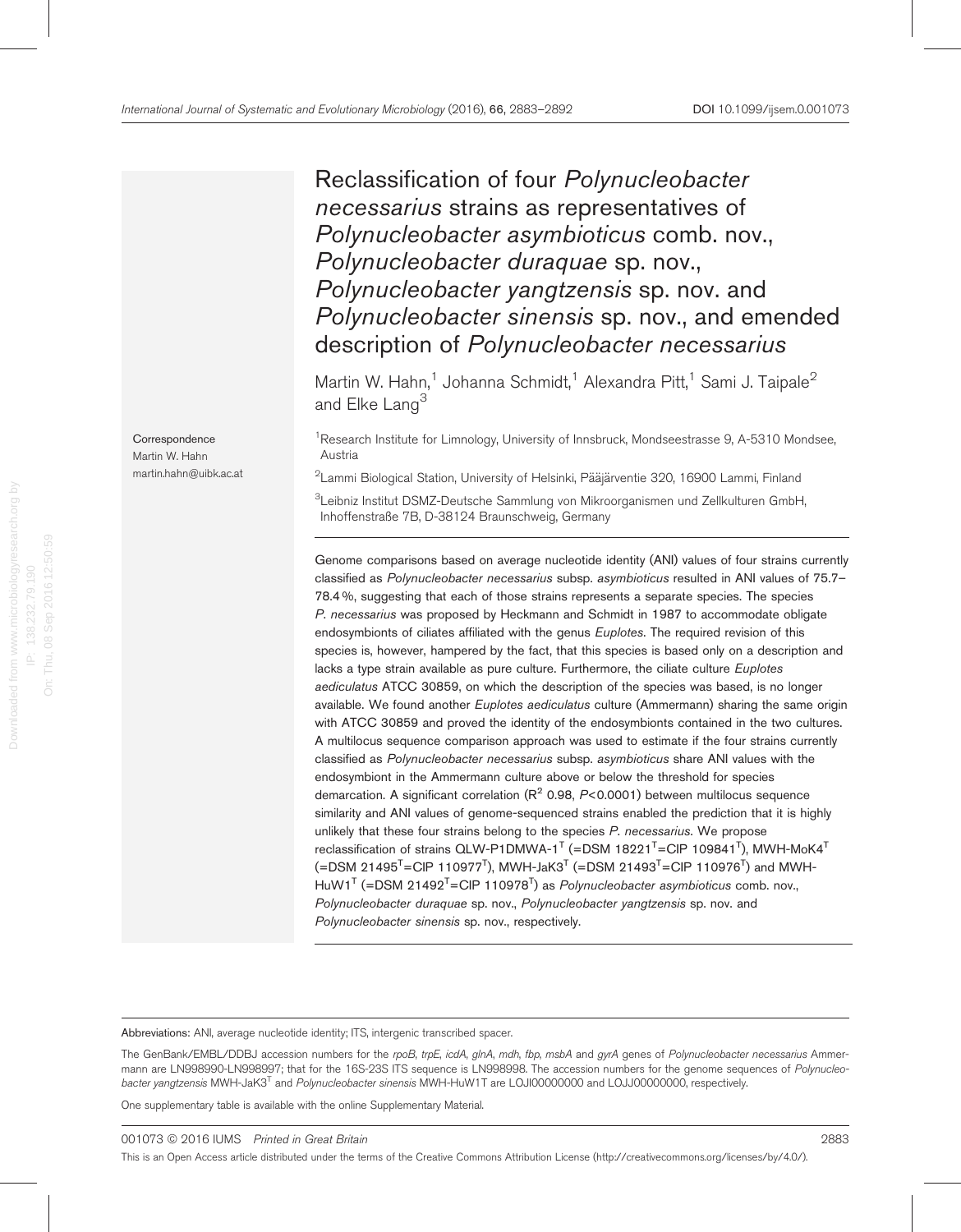The genus [Polynucleobacter](doi:10.1601/nm.1669) and the species [Polynucleobacter](doi:10.1601/nm.1670) [necessarius](doi:10.1601/nm.1670) were proposed by K. Heckmann and H. J. Schmidt in 1987 for bacterial endosymbionts of freshwater ciliates affiliated with the genus Euplotes. Independent investigations demonstrated that these endosymbionts obligately rely on their host cells [\(Heckmann & Schmidt, 1987;](#page-8-0) [Vannini](#page-9-0) et al., [2007\)](#page-9-0) and thus represent obligate endosymbionts. This tight relationship between these bacteria and their hosts made it impossible to establish a pure culture representing the type of [P. necessarius](doi:10.1601/nm.1670) [\(Heckmann & Schmidt, 1987](#page-8-0); [Vannini](#page-9-0) et al., [2007\)](#page-9-0). Thus, the genus [Polynucleobacter](doi:10.1601/nm.1669) and its type species [P.](doi:10.1601/nm.1670) [necessarius](doi:10.1601/nm.1670) are two of the few prokaryotic taxa not represented by a type strain. The type of the species [P. necessarius](doi:10.1601/nm.1670) is represented by a description of the endosymbionts contained in the Euplotes aediculatus 'stock 15' culture (=E24=ATCC 30859) ([Heckmann & Schmidt, 1987](#page-8-0)). This mixed culture consists of the ciliate, algae serving as food for the ciliate, various free-living bacteria and endosymbionts of the genus [Polynucleobacter](doi:10.1601/nm.1669). This culture is for several reasons not suitable for many purposes of comparative taxonomic research. The lack of a pure culture limits determination of new taxa by DNA–DNA reassociation experiments (DNA–DNA hybridization) or by chemotaxonomic traits, and phenotypical comparisons are restricted to morphological analyses. Owing to these limitations, the taxonomic classification of strains previously isolated as pure cultures from freshwater habitats ([Hahn, 2003](#page-8-0)) was difficult (Hahn et al.[, 2009\)](#page-8-0). These strains share 16S rRNA gene sequence similarities  $\geq$ 99% with [P.](doi:10.1601/nm.1670) [necessarius](doi:10.1601/nm.1670) endosymbionts but dwell as free-living strains in the water column of freshwater lakes and ponds, thus differing from the endosymbionts profoundly in their lifestyle (Hahn et al.[, 2009](#page-8-0), [2012b](#page-8-0); [Jezberova](#page-8-0) et al., 2010; [Vannini](#page-9-0) et al.[, 2007](#page-9-0); [Wu & Hahn, 2006](#page-9-0)). Owing to the lack of pure genomic DNA of the endosymbiotic [P. necessarius](doi:10.1601/nm.1670), it was not possible to rigorously test if the free-living and the endosymbiotic strains represent the same species. However, for pragmatic reasons, four free-living strains were preliminarily classified as [P. necessarius](doi:10.1601/nm.1670) strains due to the high 16S rRNA gene sequence similarity ( $\geq$ 99 %) with endosymbiotic *[P. nec](doi:10.1601/nm.1670)*[essarius](doi:10.1601/nm.1670), tight phylogenetic clustering with endosymbionts in 16S rRNA gene trees and almost identical G+C values of their genomic DNA (Hahn et al.[, 2009](#page-8-0)). Because of the profound differences in lifestyle, separation of endosymbiotic and freeliving [P. necessarius](doi:10.1601/nm.1670) strains into two subspecies, i.e. [P. necessar](doi:10.1601/nm.1670)[ius](doi:10.1601/nm.1670) subsp. necessarius and [P. necessarius](doi:10.1601/nm.1670) subsp. asymbioticus, respectively, was proposed (Hahn et al.[, 2009](#page-8-0)). In this previous taxonomic study, four free-living strains representing the genus [Polynucleobacter](doi:10.1601/nm.1669) were characterized phenotypically and chemotaxonomically and classified as [P. necessarius](doi:10.1601/nm.1670) subsp. *asymbioticus* with strain QLW-P1DMA-1<sup>T</sup> as the type strain.

### Evaluation of the taxonomic position of strains previously classified as [P. necessarius](doi:10.1601/nm.14569) subsp. asymbioticus

Recently, genomic and ecological traits of two free-living strains previously described as [P. necessarius](doi:10.1601/nm.14569) subsp. [asymbioticus](doi:10.1601/nm.14569) (Hahn et al.[, 2009](#page-8-0)) were compared ([Hahn](#page-8-0) et al., [2016\)](#page-8-0). This investigation revealed an average nucleotide identity (ANI) value of 75.6 % for complete genome sequences of strains QLW-P1DMWA-1<sup>T</sup> and MWH-MoK4<sup>T</sup>, which is far below the species demarcation threshold of 95–96 % ANI suggested for prokaryotic species (Kim et al[., 2014](#page-9-0); [Konstantinidis](#page-8-0) [& Tiedje, 2005a;](#page-8-0) [Konstantinidis](#page-9-0) et al., 2006).

In the study presented here, we evaluated the taxonomic position of all four free-living strains of the genus [Polynu](doi:10.1601/nm.1669)[cleobacter](doi:10.1601/nm.1669) previously classified as [P. necessarius](doi:10.1601/nm.14569) subsp. asym[bioticus](doi:10.1601/nm.14569) (Hahn et al[., 2009\)](#page-8-0) by genome comparison. We determined the genome sequence of the remaining two strains  $(MWH-HuW1<sup>T</sup>$  and  $MWH-JaK3<sup>T</sup>)$  and completed the phenotypic characterization of strain MWH-MoK $4^{\mathrm{T}}$ .

DNA used for genome sequencing was extracted from biomass grown in liquid NSY medium (Hahn et al.[, 2004](#page-8-0)) as described previously for another strain of the genus [Polynu](doi:10.1601/nm.1669)[cleobacter](doi:10.1601/nm.1669) ([Meincke](#page-9-0) et al., 2012). Shotgun libraries were paired-end sequenced with an Illumina MiSeq instrument (Eurofins Genomics, Germany). De novo assembly of paired-end reads resulted for strains MWH-HuW1 $^{\mathrm{T}}$  and  $\text{MWH-JaK3}^{\text{T}}$  in 19 and 42 contigs, respectively. In both cases, the genome size is about 2 Mbp ([Table 1\)](#page-2-0). Sequencing coverage was about  $42\times$  for strain MWH-HuW1<sup>T</sup> and about  $17\times$  for strain MWH-JaK3<sup>T</sup>. The draft genome sequences were annotated using the IMG/ER annotation pipeline [\(Markowitz](#page-9-0) et al., 2012) and deposited in DDBJ/ EMBL/GenBank ([Table 1\)](#page-2-0).

The four strains previously classified as [P. necessarius](doi:10.1601/nm.14569) subsp. [asymbioticus](doi:10.1601/nm.14569), i.e. strains QLW-P1DMWA-1<sup>T</sup>, MWH- $MoK4<sup>T</sup>$ , MWH-HuW1<sup>T</sup> and MWH-JaK3<sup>T</sup>, shared >99 % 16S rRNA gene sequence similarity and differed only marginally in genome size and G+C content of their DNA ([Table 1](#page-2-0)). However, they differed in gene content ([Table 2](#page-2-0)). Some of these gene content features were related to previously determined phenotypic traits. This included presence/ absence of genes coding for utilization of urea as nitrogen source, catalase genes and genes encoding flagella proteins. In all three cases, gene content data are in partial conflict with previously reported phenotypic features of the strains. Growth on urea as sole nitrogen source was found previously in two strains (Hahn et al.[, 2009\)](#page-8-0), but genes putatively encoding a urease and urea transporters were only detected in one of the four strains [\(Table 2](#page-2-0)). All four strains had been tested previously to be catalase positive, but genes putatively encoding this trait were only detected in two strains. All four strains had been tested by using soft agar plates as being non-motile. But on a closer look, strain  $\text{MWH-MoK4}^{\text{T}}$  colonies may slowly spread on such plates, building swarms up to a diameter of 50 mm within 17 days, and this strain encoded the whole set of genes required for flagella synthesis. Interestingly, a recent microscopical investigation of this strain resulted in observation of a single cell spinning around its length axis. As previously reported, strain MWH-MoK4<sup>T</sup> also encodes a complete cluster of genes for synthesis of an anoxygenic photosynthesis system

On: Thu, 08 Sep 2016 12:50:59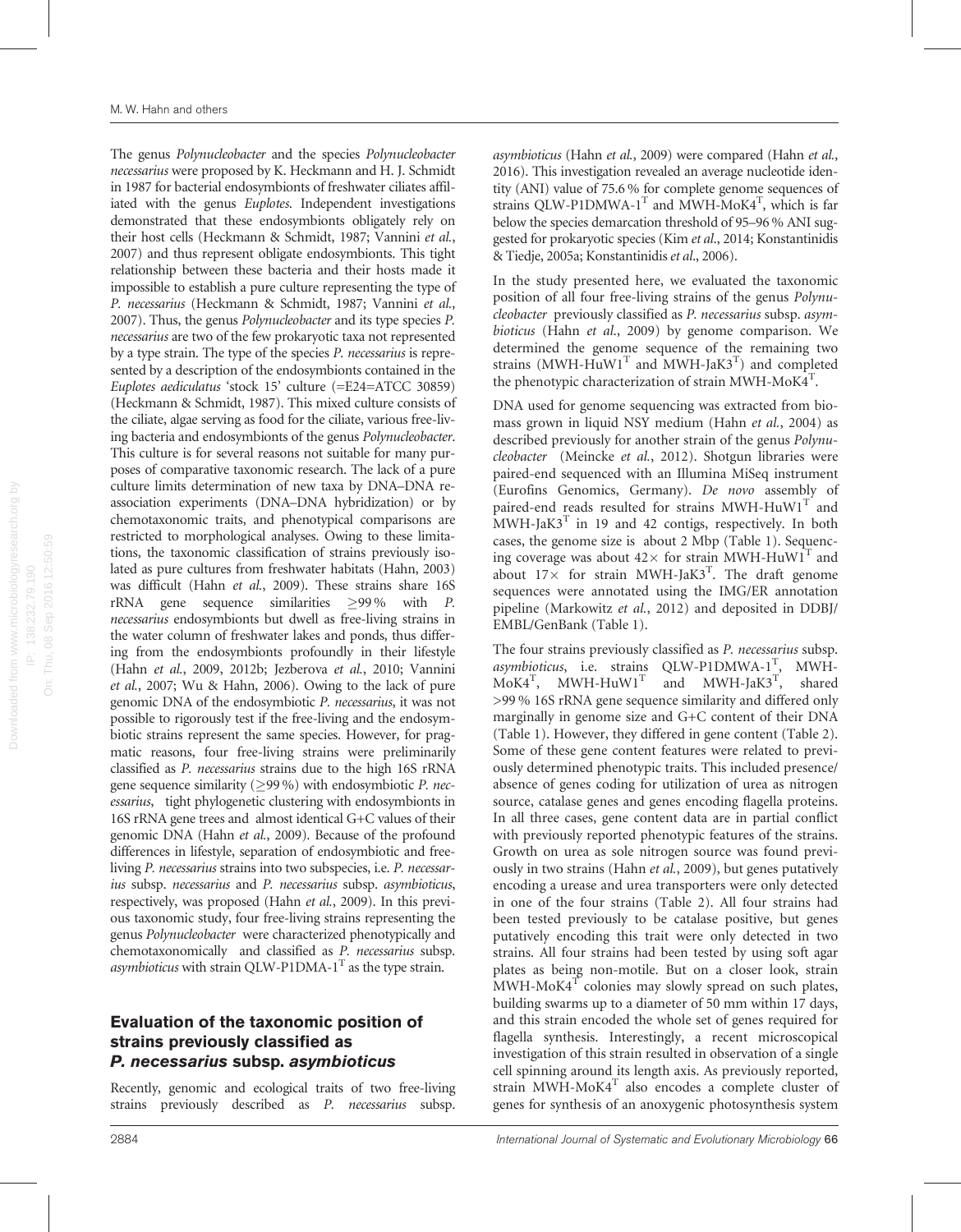#### <span id="page-2-0"></span>Table 1. Major genome characteristics of the six taxa of the genus [Polynucleobacter](doi:10.1601/nm.1669) compared in this study

The upper four strains are currently classified as [P. necessarius](doi:10.1601/nm.14569) subsp. asymbioticus strains (Hahn et al.[, 2009](#page-8-0)), the obligate endosymbiont STIR1 is classified as [P. necessarius](doi:10.1601/nm.1670) subsp. necessarius [\(Boscaro](#page-8-0) et al., 2013), and strain 'beta proteobacterium' CB is lacking a sound classification [\(Hao](#page-8-0) et al.[, 2013\)](#page-8-0) but clusters in 16S rRNA gene (Wang et al.[, 2009](#page-9-0)) and other phylogenetic trees ([Figs 1](#page-4-0) and [2](#page-4-0)) with [P. necessarius](doi:10.1601/nm.1670) strains.

| <b>Strain</b>                                       | Lifestyle    | Genome<br>size<br>(Mbp) | $DNA G+C$<br>content<br>$(mol\%)$ | DDBJ/EMBL/<br><b>GenBank</b><br>accession number | <b>IMG</b><br>Genome<br>ID | Reference                |
|-----------------------------------------------------|--------------|-------------------------|-----------------------------------|--------------------------------------------------|----------------------------|--------------------------|
| $MWH$ -HuW1 <sup>T</sup> (=DSM 21492 <sup>T</sup> ) | Free-living  | 2.32                    | 45.5                              | LOJJ00000000                                     | 2630969031                 | This study               |
| MWH-JaK3 <sup>T</sup> (=DSM 21493 <sup>T</sup> )    | Free-living  | 2.05                    | 45.4                              | LOJI00000000                                     | 2608642177                 | This study               |
| $QLW-P1DMWA-1T (=DSM 18221T)$                       | Free-living  | 2.16                    | 44.8                              | CP000655                                         | 640427129                  | Meincke et al. (2012)    |
| $MWH-MoK4T$ (=DSM 21495 <sup>T</sup> )              | Free-living  | 2.03                    | 45.2                              | CP007501                                         | 2505313000                 | Hahn et al. (2016)       |
| 'beta proteobacterium' CB                           | Free-living  | 2.05                    | 46.1                              | CP004348                                         | 2565956558                 | Hao <i>et al.</i> (2013) |
| STIR1 (Euplotes aediculatus)                        | Endosymbiont | 1.56                    | 45.6                              | CP001010                                         | 2503982034                 | Boscaro et al. (2013)    |

but cultures of the strain never showed any pigmentation revealing this trait (Hahn et al.[, 2016](#page-8-0)). It has to be considered that some of these differences in gene content and phenotype may simply result from lack of expression of the genes under the cultivation conditions used. In other cases, the discrepancies could result from annotation errors or insufficient phenotypic tests.

For evaluation of the taxonomic position of the four strains, we first tested which strains have to be considered to belong to the same species. Determination of pairwise ANI values

by using the software JSpecies ([Richter & Rosselló-Móra,](#page-9-0) [2009](#page-9-0)) resulted for all combinations in values in the range between 75.7 and 78.4 % [\(Table 3](#page-3-0)). Thus, all values are far below the threshold value of 95–96 % ANI suggested for the demarcation of prokaryotic species (Kim et al.[, 2014](#page-9-0); [Kon](#page-9-0)[stantinidis & Tiedje, 2005](#page-9-0); [Konstantinidis](#page-9-0) et al., 2006).

Next, we aimed to test if at least one of those four free-living strains may belong to the species [P. necessarius](doi:10.1601/nm.1670) represented by the endosymbionts of the genus [Polynucleobacter](doi:10.1601/nm.1669) in the mixed Euplotes aediculatus 'stock 15' culture (ATCC

Table 2. Differences in gene content between the four strains of the genus [Polynucleobacter](doi:10.1601/nm.1669) investigated taxonomically

The table represents an incomplete list of differences between genomes.

| Genes putatively encoding:                            | $QUW-PIDMWA-1T$ | $MWH-JaK3T$ | $MWH-HuW1T$ | $MWH-MoK4T$ |
|-------------------------------------------------------|-----------------|-------------|-------------|-------------|
| Inorganic nutrients                                   |                 |             |             |             |
| ABC-type $Fe^{3+}$ transport system                   |                 | $^{+}$      |             | $^{+}$      |
| <i>feoAB</i> genes (uptake of $Fe^{2+}$ )             | $^{+}$          |             |             |             |
| ABC-type nitrate/nitrite/cyanate transporter          |                 |             |             |             |
| Nitrate reductase (assimilatory)                      | $^+$            | $^+$        |             |             |
| Nitrite reductase (assimilatory)                      | $^{+}$          | $^+$        |             |             |
| Cyanate lyase (releases $NH3$ and $CO2$ from cyanate) | $^{+}$          |             |             |             |
| Urease and ABC-type urease transporter                | $^{+}$          |             |             |             |
| Oxidative phosphorylation/energy metabolism           |                 |             |             |             |
| Cytochrome bd-I terminal oxidase (CydAB)              | $^{+}$          |             |             |             |
| Fumarate reductase                                    |                 |             |             |             |
| Carbon monoxide dehydrogenase                         |                 |             |             | $^+$        |
| Acetate permease actP                                 | $^{+}$          |             |             |             |
| Anoxygenic photosynthesis                             |                 |             |             |             |
| Photosynthesis gene cluster                           |                 |             |             | $^{+}$      |
| Motility                                              |                 |             |             |             |
| Flagella genes                                        |                 |             |             | $^{+}$      |
| Oxidative stress                                      |                 |             |             |             |
| Catalase                                              | 2 genes         | 1 gene      |             |             |
| Other                                                 |                 |             |             |             |
| Cellulose synthase operon protein C                   | $^+$            |             |             |             |
| Cellulose synthase catalytic subunit [UDP-forming]    | $^{+}$          |             |             |             |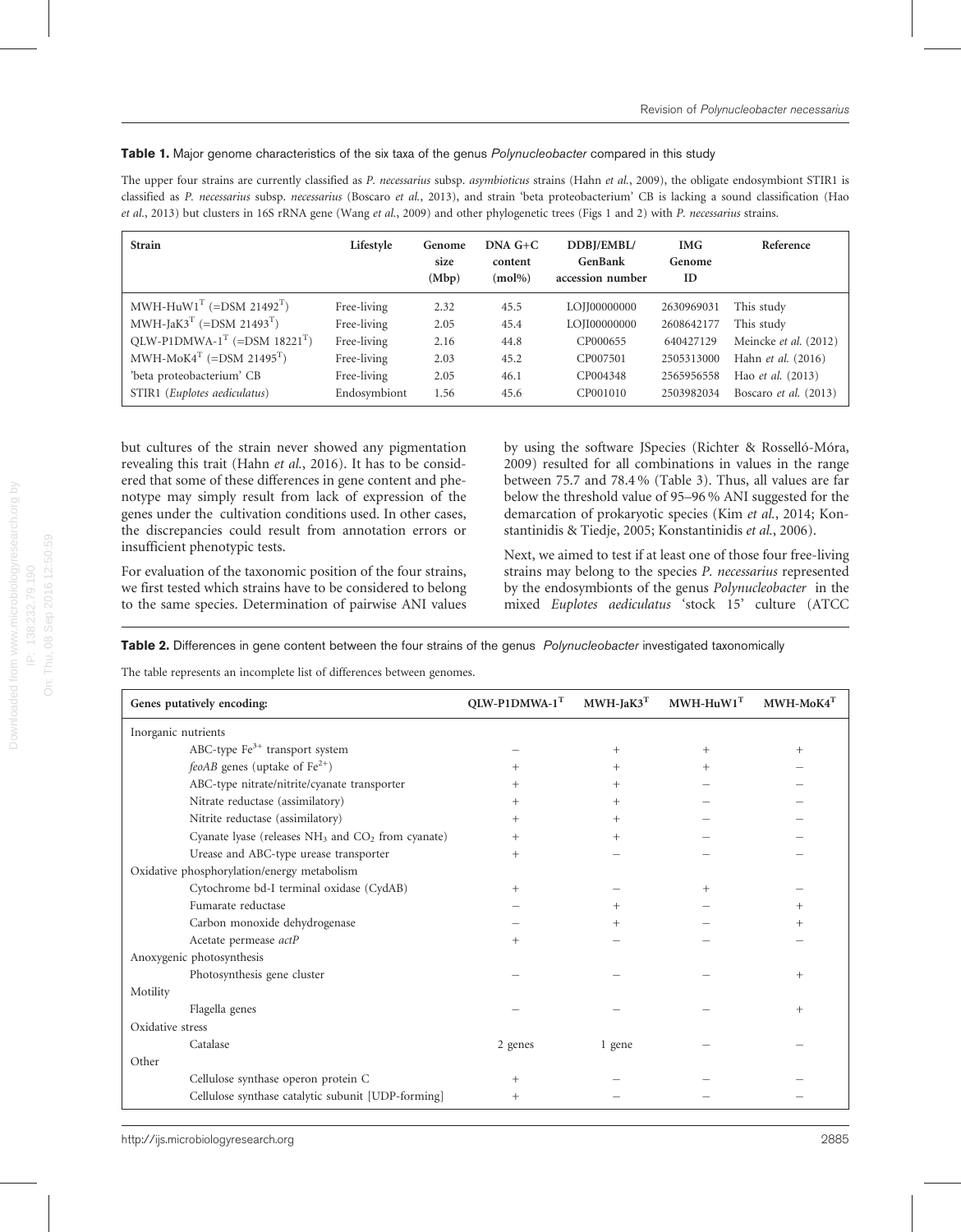<span id="page-3-0"></span>

|                                                           | OLW-P1DMWA-1 <sup>T</sup> | MWH-MoK4 <sup>T</sup> | $MWH-IaK3T$ | $MWH-HuW1T$ |
|-----------------------------------------------------------|---------------------------|-----------------------|-------------|-------------|
| STIR1 (Euplotes aediculatus)                              | 78.0                      | 76.1                  | 84.1        | 76.3        |
| QLW-P1DMWA-1 <sup>T</sup> (=DSM 18221 <sup>T</sup> )      |                           | 75.7                  | 78.3        | 75.7        |
| $MWH \text{-} M \text{o} K4^T$ (=DSM 21495 <sup>T</sup> ) |                           |                       | 76.4        | 78.4        |
| MWH-JaK3 <sup>T</sup> (=DSM 21493 <sup>T</sup> )          |                           |                       |             | 76.7        |

30859). Unfortunately, ATCC removed this ciliate culture from the catalogue a few years ago. On enquiry, ATCC staff stated, 'item 30859 has proved too difficult to be able to make a new distribution lot and will likely not ever be available again. From the beginning the item was very difficult to work with and all recent attempts have resulted in complete failure' (April 2014). These difficulties were responsible for a delivery period of about 10 months for an order of this culture placed previously by one of us in 2003. The culture finally received enabled us to better characterize the type of [P. necessarius](doi:10.1601/nm.1670) contained in this ciliate culture by resequencing of the 16S rRNA gene and by establishment of 16S–23S intergenic transcribed spacer (ITS) sequences ([Vannini](#page-9-0) et al., 2007). Despite intensive independent efforts in two laboratories, we were not able to maintain the ciliate culture over longer periods of time. Recent searches for other sources of the culture 'stock 15' deposited by Heckmann Schmidt at ATCC in 1987 were unsuccessful. The Heckmann culture collection at the University of Munster, Germany, which was mentioned by [Heckmann &](#page-8-0) [Schmidt \(1987\)](#page-8-0) as a source of the culture, does not exist anymore, and culture requests to this university in June 2015 were unsuccessful.

The Euplotes aediculatus culture investigated by [Heckmann](#page-8-0) [& Schmidt \(1987\)](#page-8-0) had been isolated by Dieter Ammermann 'from ponds near Marseille, France' in 1969 [\(Rao &](#page-9-0) [Ammermann, 1970](#page-9-0)) and was later provided to Klaus Heckmann. The ciliate bearing the endosymbiotic bacteria was initially identified as Euplotes eurystomus ([Rao & Ammer](#page-9-0)[mann, 1970](#page-9-0)) but later corrected as Euplotes aediculatus ([Ammermann, 1971](#page-8-0)), which is highly similar to the former species. Importantly, the culture of Euplotes aediculatus established by D. Ammermann is still maintained at the Museum National d'Histoire Naturelle (MNHN), Paris, France, and can be obtained from this institution if a material transfer agreement is signed. This culture and the culture ATCC 30859 both descend from the culture established by D. Ammermann in 1969; thus, both should contain the same endosymbionts of the genus [Polynucleo](doi:10.1601/nm.1669)[bacter](doi:10.1601/nm.1669). We obtained the Euplotes aediculatus Ammermann culture from MNHN and tested whether the endosymbionts, designated here as [P. necessarius](doi:10.1601/nm.1670) strain Ammermann, possessed the same 16S–23S ITS sequences as the endosymbionts contained in the previous ATCC culture. Primers used for amplification and sequencing are listed in Table S1 (available in the online Supplementary Material). The 16S–23S ITS sequence of [P. necessarius](doi:10.1601/nm.1670) strain Ammermann was found to be identical ([Fig. 1](#page-4-0)) to the sequence obtained previously from culture ATCC 30859 ([Vannini](#page-9-0) et al., 2007). BLAST searches with the ITS sequence obtained revealed that among the 224 ITS sequences of strains representing the genus [Polynucleobacter](doi:10.1601/nm.1669) currently deposited in DDBJ/EMBL/GenBank, only two organisms share an identical sequence with [P. necessarius](doi:10.1601/nm.1670) strain Ammermann. These are the endosymbionts contained in ATCC 30859 and [P. necessarius](doi:10.1601/nm.1670) STIR1 contained in another culture of Euplotes aediculatus ([Petroni](#page-9-0) et al., 2002; [Vannini](#page-9-0) et al.[, 2007](#page-9-0)). All other ITS sequences of strains representing the genus [Polynucleobacter](doi:10.1601/nm.1669) share similarities in the range of 77–97 %. This suggests that the endosymbionts in the culture obtained from the MNHN are indeed identical with the type material of [P. necessarius](doi:10.1601/nm.1670) contained in ATCC 30859.

The most straightforward strategy for comparison of the four free-living strains with the endosymbionts would have been genome sequencing of the endosymbionts contained in the Euplotes aediculatus Ammermann culture. However, this would be a non-routine task because the endosymbionts comprise only a very small fraction of the total DNA contained in the culture, and mass cultivation for yielding DNA amounts sufficient for sequencing of the endosymbiont genome with an acceptable coverage would be quite laborious. Instead of whole genome sequencing, we employed a multilocus sequencing approach with subsequent sequence comparisons and phylogenetic analyses. Assuming that [P. necessarius](doi:10.1601/nm.1670) strain Ammermann shares a high genome similarity with the completely sequenced [P. necessarius](doi:10.1601/nm.1670) STIR1 ([Boscaro](#page-8-0) et al., 2013), we selected eight loci representing housekeeping genes scattered around the STIR1 genome and designed specific primers for partial amplification (Table S1). These primers enabled sequencing of the eight loci of [P. necessarius](doi:10.1601/nm.1670) strain Ammermann resulting in a total sequence length of 6087 bp. The concatenated sequence of the endosymbiont and the sequences extracted from the genomes of the four free-living strains possessed sequence similarities in the range of 81.8–88.4 % (1108–704 nucleotide differences), while the sequences of [P. necessarius](doi:10.1601/nm.1670) strain Ammermann and STIR1 differed only in a single base (99.98 % similarity). This single nucleotide polymorphism represents a synonymous substitution (T/C) at a third codon position of the gene (icdA) encoding the isocitrate dehydrogenase. The very high sequence similarity revealed at the eight loci is quite surprising since the sites of isolation of the two ciliates are located about 400 km apart in France

On: Thu, 08 Sep 2016 12:50:59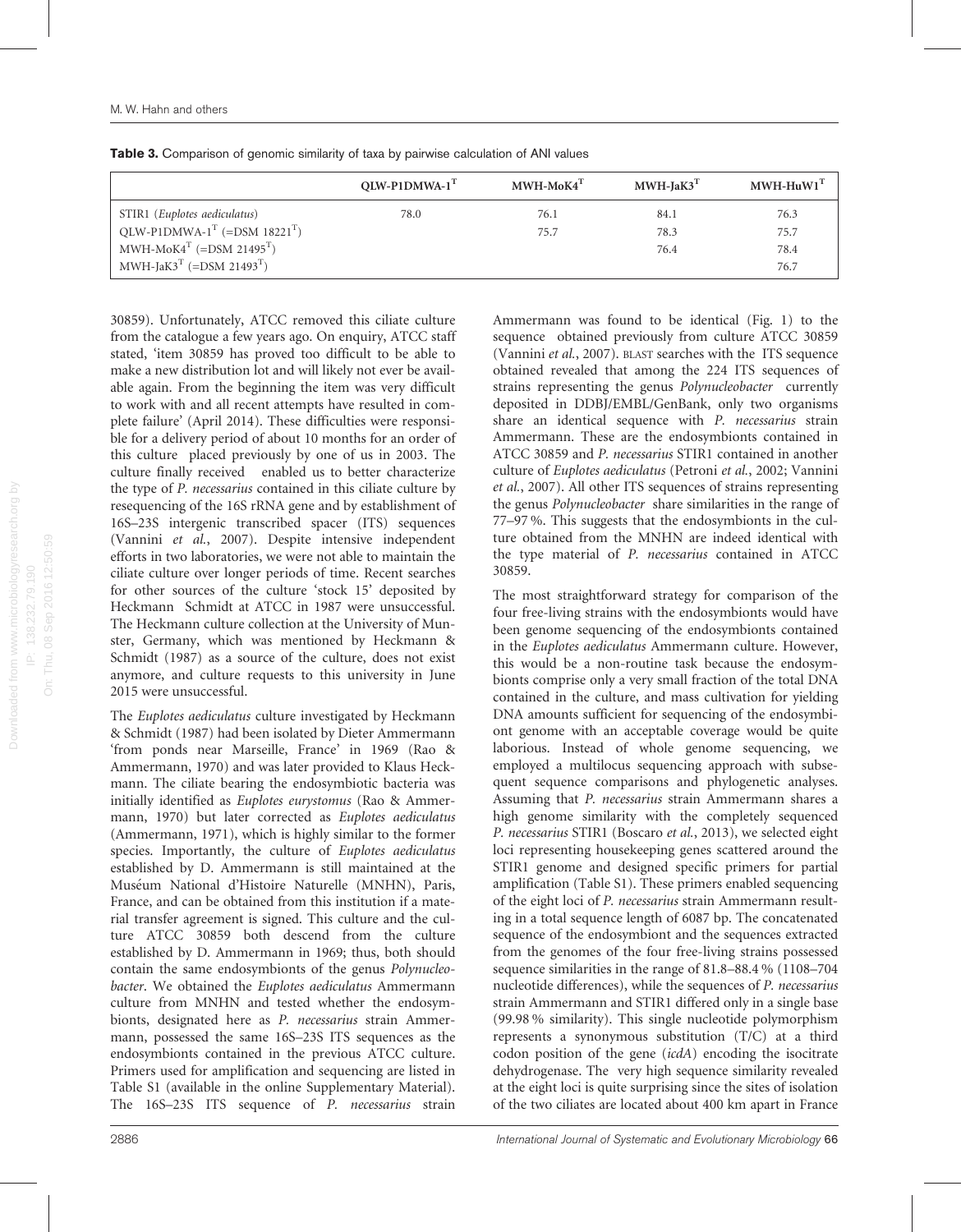<span id="page-4-0"></span>

Fig. 1. Neighbour-joining (NJ) tree based on 16S-23S ITS sequences reconstructing the phylogenetic position of endosym-bionts representing the genus [Polynucleobacter](doi:10.1601/nm.1669) contained in the culture of Euplotes aediculatus strain Ammermann. Results from analyses by the maximum-likelihood (ML) and maximum-parsimony (MP) methods are also indicated. Bootstrap values (percentage of replicates) above the threshold of  $\geq 60\%$  are shown for those nodes supported in at least one of the three methods; these bootstrap values are depicted in the order NJ/ML/MP. Bar, 0.05 substitutions per nucleotide position.

(Marseille) and Italy (River Stirone near Parma), and in addition, the establishment of the Ammermann culture took place about 30 years before the isolation of Euplotes aediculatus STIR1 ([Petroni](#page-9-0) et al., 2002). This very high sequence similarity suggests, however, that the two strains also share very high genome-wide sequence similarities. Thus, the genome sequence of STIR1 could be considered as a surrogate for the unavailable genomic DNA of [P. neces](doi:10.1601/nm.1670)[sarius](doi:10.1601/nm.1670) 'stock 15' (ATCC 30859).

On: Thu, 08 Sep 2016 12:50:59

Next, we analysed whether sequence similarities of multilocus sequences correlate with whole-genome ANI values. Concatenated sequences homologous to the eight loci and genome sequences of six strains representing the genus [Pol](doi:10.1601/nm.1669)[ynucleobacter](doi:10.1601/nm.1669) (including 'beta proteobacterium' CB) and four strains representing the genus [Cupriavidus](doi:10.1601/nm.1655) (Fig. 2) were analysed ([Fig. 3](#page-5-0)). This revealed a tight correlation of sequence similarity of the eight concatenated loci and ANI values ( $R^2$  0.98,  $P > 0.0001$ ), which enabled predictions of pairwise ANI values for the genomes of the four free-living strains investigated and [P. necessarius](doi:10.1601/nm.1670) strain Ammermann. The predicted values fell in the range of 77–85 % ANI, which confirmed that none of the four free-living strains should be classified as a member of the species [P.](doi:10.1601/nm.1670) [necessarius](doi:10.1601/nm.1670). Since the multilocus sequences of [P. necessarius](doi:10.1601/nm.1670) strain Ammermann and STIR1 were almost identical, it can



Fig. 2. Neighbour-joining tree calculated with concatenated multilocus sequences of eight loci representing housekeeping genes of bacteria of the genus [Polynucleobacter](doi:10.1601/nm.1669) (Table S1). Sequences of the endosymbiont [P. necessarius](doi:10.1601/nm.1670) strain Ammermann were obtained by using specific primers, whereas all other sequences were extracted from whole genome sequences. Strain 'beta proteobacterium' CB represents a strain affiliated with the genus [Polynucleobacter](doi:10.1601/nm.1669) whose genome has been sequenced previously (Hao et al.[, 2013](#page-8-0)).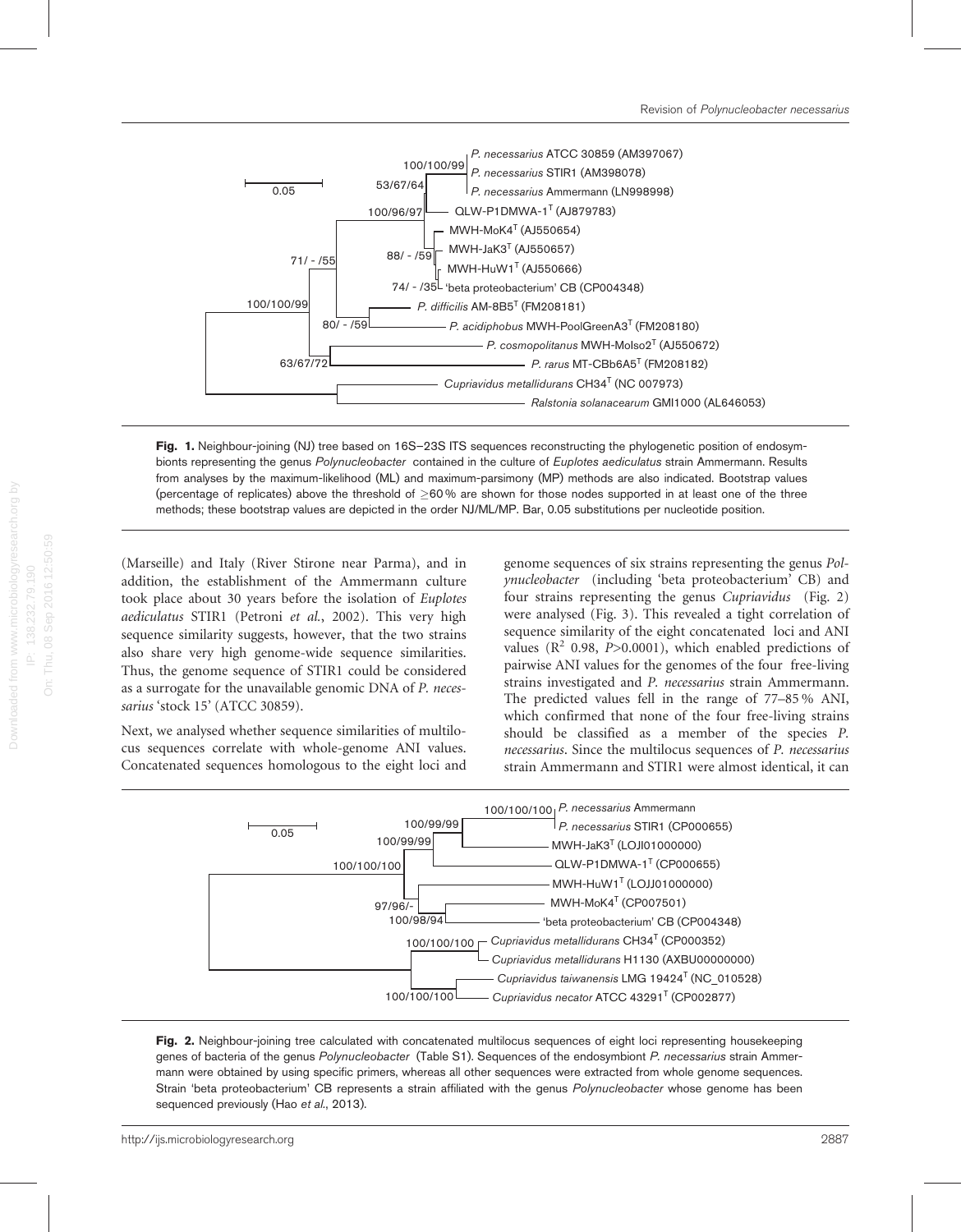<span id="page-5-0"></span>

Fig. 3. Correlation between ANI values obtained from whole genome comparisons and sequence similarities of the concatenated multilocus sequences (concatenated protein-coding loci listed in Table S1). The analysis included all taxa shown in [Fig. 2](#page-4-0) except [P. necessarius](doi:10.1601/nm.1670) strain Ammermann. The curve shown resulted from regression analysis with a three-parameter logarithmic equation. Note that the two data points with highest ANI and sequence similarity values resulted from comparisons of two strains representing the genus [Cupriavidus](doi:10.1601/nm.1655), respectively.

be assumed that even the whole genomes are quite similar. This justifies an alternative opportunity for the estimation of the genome similarities between the four free-living strains, respectively, and [P. necessarius](doi:10.1601/nm.1670) strain Ammermann by direct comparison with the STIR1 genome ([Table 3](#page-3-0)). As expected, these comparisons also resulted in ANI values below 85 %.

Phylogenetic analyses of the concatenated multilocus sequences of bacteria of the genus [Polynucleobacter](doi:10.1601/nm.1669) and close relatives affiliated with the genus [Cupriavidus](doi:10.1601/nm.1655) resulted in separate clustering of members of these two genera ([Fig. 2](#page-4-0)). Interestingly, the phylogenetic distances between taxa of the genus [Polynucleobacter](doi:10.1601/nm.1669) were quite large compared with distances obtained for strains representing distinct species of the genus [Cupriavidus](doi:10.1601/nm.1655). The phylogenetic analyses performed further supports the separation of the four free-living strains representing the genus [Polynucleo](doi:10.1601/nm.1669)[bacter](doi:10.1601/nm.1669) into four novel species.

Altogether, the ANI values obtained and the phylogenetic analysis of protein-encoding sequences enforce a revision of the current taxonomy of the species [P. necessarius](doi:10.1601/nm.1670). All four free-living strains should be excluded from the species [P.](doi:10.1601/nm.1670) [necessarius](doi:10.1601/nm.1670) and transferred to novel species, respectively.

We propose to establish four novel species, Polynucleobacter asymbioticus comb. nov., Polynucleobacter duraquae sp. nov., Polynucleobacter yangtzensis sp. nov. and Polynucleobacter sinensis sp. nov., represented by the type strains QLW- $P1DMWA-1<sup>T</sup>$ , MWH-MoK4<sup>T</sup>, MWH-JaK3<sup>T</sup> and MWH-

 $H u W1<sup>T</sup>$ , respectively. These proposed type strains were described previously (Hahn et al.[, 2009](#page-8-0)), and data previously lacking for strain MWH-MoK4 $^{\mathrm{T}}$  are presented in [Table 4.](#page-6-0)

[P. necessarius](doi:10.1601/nm.1670), the four novel species and several unde-scribed taxa (Hahn et al[., 2016\)](#page-8-0) together form the so-called species complex PnecC within the genus [Polynucleobacter](doi:10.1601/nm.1669) ([Hahn, 2003](#page-8-0); [Jezbera](#page-8-0) et al., 2011). This cryptic species complex is characterized by the presence of a diagnostic sequence (5'-GAGCCGGTGTTTCTTCCC-3', [Escherichia](doi:10.1601/nm.3093) [coli](doi:10.1601/nm.3093) positions 445–463) in the 16S rRNA gene. This diagnostic sequence can be detected by using the PnecC-specific fluoresence in situ hybridization (FISH) probe PnecC-16S-445 (Hahn et al[., 2005](#page-8-0)). However, assignment to a certain species within this cryptic species complex cannot be based solely on ribosomal sequences.

Characteristics for differentiation of strains affiliated with the genus [Polynucleobacter](doi:10.1601/nm.1669) from other members of the family [Burkholderiaceae](doi:10.1601/nm.1618) were published previously ([Hahn](#page-8-0) et al., [2009](#page-8-0)). Differentiation of the four novel species of the genus Polynucleobacter from the previously described species [Polynucleobacter cosmopolitanus](doi:10.1601/nm.15051), [Polynucleobacter acidipho](doi:10.1601/nm.21311)[bus](doi:10.1601/nm.21311), [Polynucleobacter difficilis](doi:10.1601/nm.22825) and [Polynucleobacter rarus](doi:10.1601/nm.21310) is possible by using chemotaxonomic criteria. All four strains differ from strains representing [P. rarus](doi:10.1601/nm.21310), [P. difficilis](doi:10.1601/nm.22825) and [P.](doi:10.1601/nm.21311) [acidiphobus](doi:10.1601/nm.21311) in the G+C content of DNA [\(Hahn](#page-8-0) et al., [2011a](#page-8-0), [b, 2012a](#page-8-0)) but cannot be discriminated by this feature from strains of P. cosmopolitanus (Hahn et al.[, 2010](#page-8-0)). Strains of the latter species are characterized by the presence of the fatty acid  $C_{12:0}$  3-OH, which was not detected in any other species of the genus Polynucleobacter characterized so far.

The discrimination of the four novel species from each other is possible by using the criteria presented in [Table 5](#page-6-0). The type strain of P. asymbioticus comb. nov. is the only strain able to assimilate L-aspartate, while the type strain of P. duraquae sp. nov. is the only strain which showed no assimilation of propionate. The type strain of P. sinensis sp. nov. is the sole strain able to assimilate both oxaloacetate and L-glutamate, while P. yangtzensis sp. nov. is the only strain able to assimilate propionate but not both L-glutamate and L-aspartate. Furthermore, the type strain of P. asymbioticus comb. nov. differs from the three other type strains by the detection of the saturated fatty acid  $C_{20:0}$ , while the type strain of *P. duraquae* sp. nov. differs from the others by the detection of the hydroxylated fatty acid  $C_{16 \cdot 0}$  2-OH [\(Table 4](#page-6-0)). The type strain of P. sinensis sp. nov. differs from the other three type strains by the detection of the two fatty acids  $C_{17:0}$  and  $C_{15:1}\omega$ 6c; however, this trait may not be very reliable since both fatty acids contributed less than 1 % to the total fatty acids.

#### Emended description of [Polynucleobacter](doi:10.1601/nm.1670) [necessarius](doi:10.1601/nm.1670) [Heckmann & Schmidt 1987](#page-8-0) emend. Hahn et al[. 2009](#page-8-0)

[Polynucleobacter necessarius](doi:10.1601/nm.1670) (Po.ly.nuc'le.o.bac.ter. Gr. adj. polys numerous; L. masc. n. nucleous nut, kernel; N.L. masc.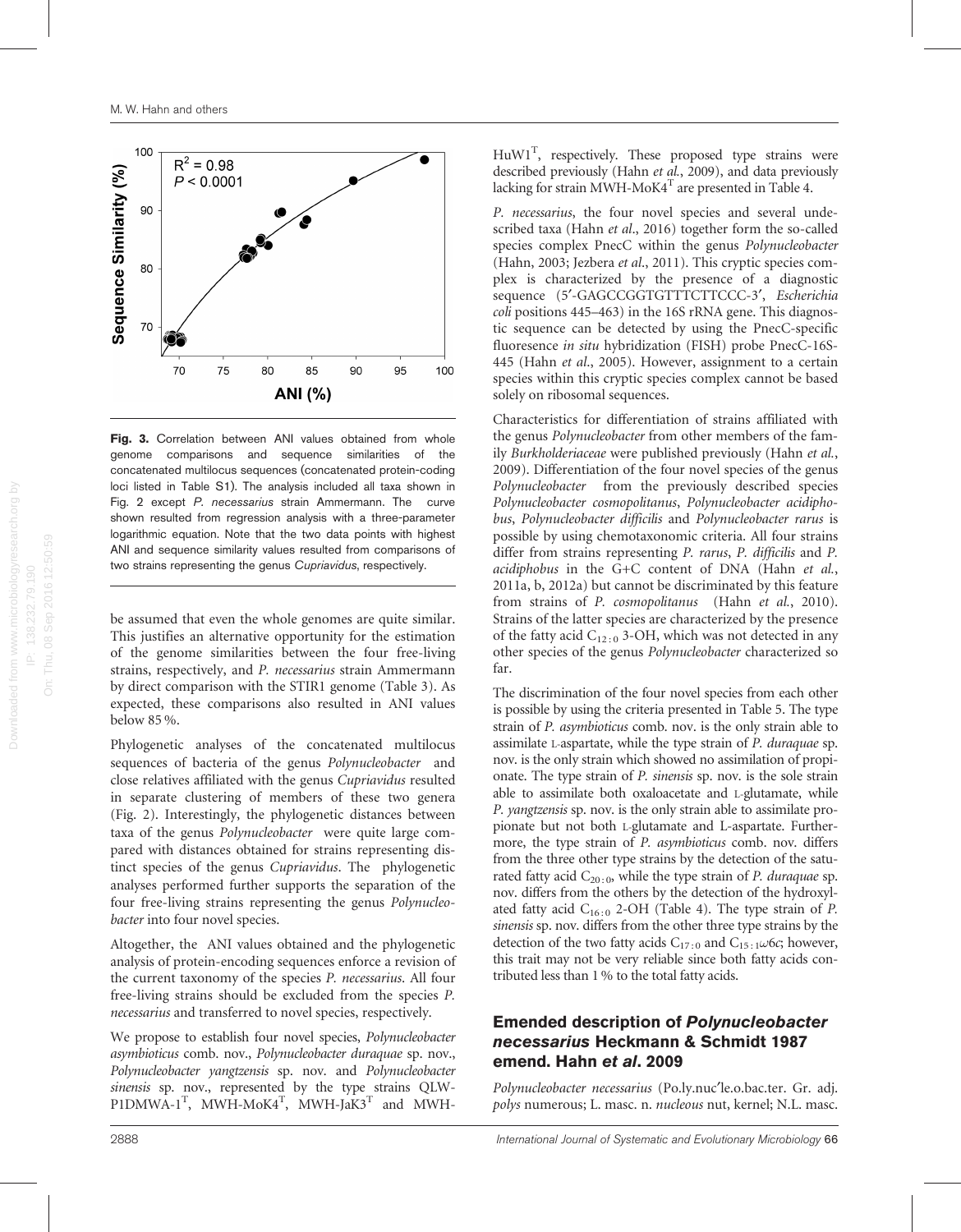#### <span id="page-6-0"></span>Table 4. Major fatty acid contents of strains representing the four novel species of the genus [Polynucleobacter](doi:10.1601/nm.1669)

Data for strains QLW-P1DMWA-1<sup>T</sup>, MWH-JaK3<sup>T</sup> and MWH-HuW1<sup>T</sup> were taken from Hahn *et al.* [\(2009](#page-8-0)); however, fatty acid methyl esters had been prepared and measured under the same conditions as for strain MWH-MoK4 $^{\mathrm{T}}$ .

| Fatty acid                                           | QLW-P1DMWA-1T     | $\text{MWH-JaK3}^\text{T}$ | $MWH-HuW1T$              | $MWH-MoK4T$              |
|------------------------------------------------------|-------------------|----------------------------|--------------------------|--------------------------|
| $C_{12:0}$                                           | 3.4               | 3.7                        | 5.5                      | 3.8                      |
| $C_{14:0}$                                           | 0.9               | 1.2                        | 0.3                      | 0.3                      |
| $C_{15:0}$                                           | 0.3               | -                          | 0.3                      | $\overline{\phantom{0}}$ |
| $C_{16:0}$                                           | 22.2              | 15.5                       | 29.6                     | 15.9                     |
| $C_{17:0}$                                           |                   |                            | 0.5                      |                          |
| $C_{18:0}$                                           | 1.2               | 0.5                        | 2.4                      | 0.5                      |
| $C_{20:0}$                                           | 1.1               |                            | $\qquad \qquad -$        |                          |
| $C_{14:1}\omega$ 5c                                  |                   | 0.6                        | 0.2                      |                          |
| $C_{15:1}\omega$ 6c                                  |                   |                            | 0.6                      |                          |
| $C_{16:1}\omega$ 5c                                  | 0.9               | 0.4                        | $\overline{\phantom{0}}$ | 0.4                      |
| $C_{16\colon1}\omega 7c$                             | 41.3              | 35.6                       | 45.0                     | 38.6                     |
| $C_{18:1}\omega$ 9c                                  |                   | -                          | 0.4                      | 0.3                      |
| $C_{18:1}\omega 7c$                                  | 12.9              | 20.4                       | 1.1                      | 19.8                     |
| 11-Methyl $C_{18:1}\omega$ 7c                        | 3.1               | 8.1                        | 1.1                      | 4.2                      |
| $C_{12:0}$ 2-OH                                      | 2.5               | 2.2                        | 1.3                      | 1.3                      |
| $C_{16:0}$ 2-OH                                      | $\qquad \qquad -$ | -                          | $\overline{\phantom{m}}$ | 1.8                      |
| Summed feature 1 (including C <sub>12:0</sub> ALDE?) | 0.4               | 0.5                        | 1.0                      | $\overline{\phantom{m}}$ |
| Summed feature 2 (including C <sub>14:0</sub> 3-OH)  | 9.6               | 9.2                        | 9.9                      | 11.9                     |
| Summed feature 7 (including $C_{19:1}\omega$ 6c)     | 0.4               | 2.0                        | 0.3                      | $\qquad \qquad$          |

n. bacter the equivalent of the Gr. neut. n. bactron a rod; N. L. masc. [Polynucleobacter](doi:10.1601/nm.1669) rod with many nucleoids; nec.es. sar'i.us. L. adj. necessarius indispensable, necessary).

On: Thu, 08 Sep 2016 12:50:59

This species belongs to the family [Burkholderiaceae](doi:10.1601/nm.1618) and harbours obligatory endosymbiotic strains living in ciliates of the genus Euplotes. So far, endosymbiotic strains could not be cul-tured in pure culture [\(Vannini](#page-9-0) et al., 2007; [Hahn](#page-8-0) et al., 2009). Cells have elongated morphology with multiple nucleoid-like structures; penicillin-sensitive [\(Heckmann & Schmidt, 1987\)](#page-8-0). Most probably descended from free-living strains of the genus [Polynucleobacter](doi:10.1601/nm.1669) ([Boscaro](#page-8-0) et al., 2013; Hahn et al.[, 2009;](#page-8-0) [Van](#page-9-0)nini et al.[, 2007](#page-9-0)). Genome size is about 1.6 Mbp and its DNA G+C content is 44–46 mol%. The genome includes a large number of pseudogenes [\(Boscaro](#page-8-0) et al., 2013; [Vannini](#page-9-0) et al., [2007](#page-9-0)), and the 16S rRNA gene sequence contains some unusual mutations not found so far in free-living strains of the genus [Polynucleobacter](doi:10.1601/nm.1669) ([Vannini](#page-9-0) et al., 2007). The type of the species [P. necessarius](doi:10.1601/nm.1670) is represented by a description of the endosymbionts in the currently unavailable culture ATCC 30859. Endosymbionts of the genus [Polynucleobacter](doi:10.1601/nm.1669) contained in the Euplotes aediculatus Ammermann culture (Museum National d'Histoire Naturelle, Paris, France) are considered to be identical with the endosymbionts in culture ATCC 30859. Endosymbionts of the genus [Polynucleobacter](doi:10.1601/nm.1669) in the Euplotes aediculatus STIR1 culture were found to be highly similar genetically to the endosymbionts in the Ammermann culture. Therefore, this endosymbiont, characterized by a complete genome sequence, is also considered to be a member of the species *[P. necessarius](doi:10.1601/nm.1670)*. Gene and genome sequences characterizing these endosymbionts are available under the accession numbers AM397067, AM398078, LN998990-LN998998 and CP001010.

Table 5. Characteristics for differentiation of the four proposed novel species of the genus [Polynucleobacter](doi:10.1601/nm.1669)

The method used for determination of assimilation capabilities was described previously (Hahn et al.[, 2009\)](#page-8-0).

| Characteristic   | $QUW-PIDMWA-1T$ | $MWH-JaK3T$ | $MWH-HuW1T$ | $MWH-MoK4T$ |
|------------------|-----------------|-------------|-------------|-------------|
| Assimilation of: |                 |             |             |             |
| Propionic acid   |                 |             | $\div$      |             |
| Oxaloacetic acid |                 |             |             |             |
| L-Glutamate      |                 |             |             |             |
| L-Aspartate      |                 | _           |             |             |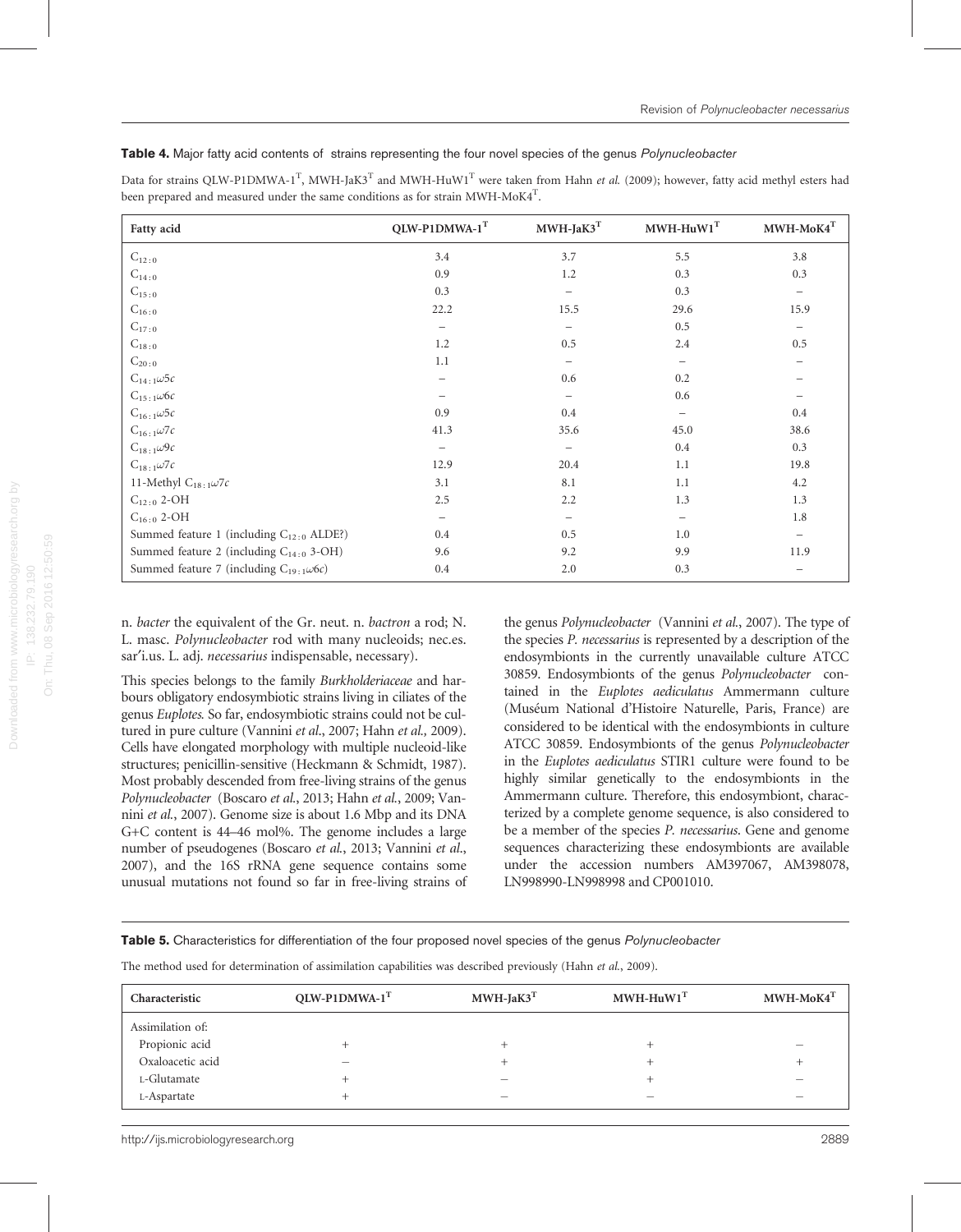# Description of Polynucleobacter asymbioticus comb. nov.

Polynucleobacter asymbioticus (a.sym.bi.o¢ti.cus. Gr. pref a not; N.L. masc. adj. symbioticus -a -um living together; N.L. masc. adj. asymbioticus not symbiotic).

Basonym: [Polynucleobacter necessarius](doi:10.1601/nm.14569) subsp. asymbioticus Hahn et al[. 2009](#page-8-0).

The description is based on phenotypical data of [Hahn](#page-8-0) et al. [\(2009\)](#page-8-0) and Hahn et al[. \(2012a\)](#page-8-0), on chemotaxonomical data of Hahn et al. [\(2009\),](#page-8-0) and on genomic data of [Meincke](#page-9-0) et al. [\(2012\)](#page-9-0), as well as data presented in [Tables 1](#page-2-0) and [2.](#page-2-0) Contains free-living strains of the genus [Polynucleobacter](doi:10.1601/nm.1669) dwelling in the water column of acidic or circum-neutral freshwater habitats. Cells are short rods, 0.7–1.2 µm in length and 0.4–0.5 µm in width. Chemo-organotrophic, aerobic and facultatively anaerobic. Can be cultivated on NSY, R2A, Luria–Bertani and peptone media. Colonies grown on NSY agar are non-pigmented, circular and convex with smooth surface. Growth occurs at up to 34 C. Growth occurs with 0–0.4 % (w/v) NaCl. Weak growth occurs with 0.5 % (w/v) but not with 0.6 % (w/v) NaCl or higher concentrations. Assimilates acetate, propionate, pyruvate, malate, succinate, fumarate, D-galacturonic acid, L-cysteine, L-glutamate and L-aspartate. Weak assimilation is observed for some more substrates (Hahn et al.[, 2009](#page-8-0)). Does not assimilate glycolate, oxalate, oxaloacetate, L-serine or citrate. Major cellular fatty acids are C<sub>16:1</sub> $\omega$ 7c, C<sub>16:0</sub>,  $C_{18:1}\omega$ 7c and summed feature 2 (including  $C_{14:0}$  3-OH). The sole 2-hydroxylated compound is  $C_{12:0}$  2-OH.

The type strain is QLW-P1DMWA-1<sup>T</sup> (=DSM 18221<sup>T</sup>=CIP  $109841<sup>T</sup>$ ), which was isolated from a small acidic freshwater pond located in the Austrian Alps at an altitude of 1300 m (Hahn *et al.*[, 2005](#page-8-0)). The genome of the type strain is characterized by a size of 2.2 Mbp and a DNA G+C content of 44.8 mol%. Strains affiliated with this species are characterized by the diagnostic sequence 5'-ACTAAGCGATCTAA TGATTGTTTA-3' in the 16S-23S rRNA ([Jezbera](#page-8-0) et al., [2011](#page-8-0)). Gene and genome sequences characterizing the type strain are available under the accession numbers CP000655 and AJ879783.

## Description of Polynucleobacter duraquae sp. nov.

Polynucleobacter duraquae (dur.a'quae. L. adj. durus -a -um hard; L. fem. n. aqua water; N.L. gen. fem. n. duraquae from/of hard water, i.e. water with higher concentrations of dissolved limestone).

The description is based on phenotypical data of [Hahn](#page-8-0) [\(2003\)](#page-8-0) and Hahn et al. [\(2009\),](#page-8-0) on chemotaxonomical data of Hahn et al. [\(2009\),](#page-8-0) data presented in [Table 4](#page-6-0) and genomic data presented in [Table 1.](#page-2-0) Contains free-living strains of the genus [Polynucleobacter](doi:10.1601/nm.1669) dwelling in the water column of alkaline or circum-neutral freshwater systems. Never found in acidic waters (Hahn et al[., 2016](#page-8-0); [Jezbera](#page-8-0) et al., [2011](#page-8-0)). Cells are curved rods, 0.9–2.9 µm in length and 0.4– 0.5 µm in width. Chemo-organotrophic and aerobic; anaerobic growth was not observed. The type strain encodes a gene cluster for anoxygenic photosynthesis but expression of a photosynthesis system has not been observed so far. Encodes genes for synthesis of flagella but motility is usually not observed. Can be cultivated on NSY, peptone, yeast extract, R2A and Luria–Bertani media. Colonies grown on NSY agar are non-pigmented, circular and convex with smooth surface. Growth occurs at up to 30 °C. Growth occurs with 0–0.3 % (w/v) NaCl. Assimilates acetate, pyruvate, oxaloacetate, succinate, fumarate and L-cysteine. Weak assimilation is observed for some more substrates ([Hahn](#page-8-0) et al.[, 2009](#page-8-0)). Does not assimilate glycolate, glyoxylate, propionate, malonate, oxalate, levulinate, D-mannose, D-galactose, L-fucose, D-sorbitol, L-glutamate, L-aspartate, L-alanine, L-serine, L-asparagine or citrate. Major cellular fatty acids are C<sub>16:1</sub>  $\omega$ 7c, C<sub>18:1</sub>  $\omega$ 7c, C<sub>16:0</sub> and summed feature 2 (including  $C_{14:0}$  3-OH).

The type strain is MWH-MoK4<sup>T</sup> (=DSM 21495<sup>T</sup>= CIP  $110977<sup>T</sup>$ ), which was isolated from alkaline Lake Mondsee ([Hahn, 2003](#page-8-0)). The genome of the type strain is characterized by a size of 2.0 Mbp and a DNA G+C content of 45.2 mol%. Gene and genome sequences characterizing the type strain are available under the accession numbers CP007501 and AJ550654.

# Description of Polynucleobacter yangtzensis sp. nov.

Polynucleobacter yangtzensis (yang.tzen'sis. N.L. masc. adj. yangtzensis of or belonging to the Yangtze River, the river from where the type strain was isolated).

The description is based on phenotypical data of [Hahn](#page-8-0) [\(2003\)](#page-8-0) and Hahn et al. [\(2009\),](#page-8-0) on chemotaxonomical data of Hahn et al. [\(2009\)](#page-8-0) and on genomic data presented in this study [\(Table 2\)](#page-2-0). Contains free-living strains of the genus [Polynucleobacter](doi:10.1601/nm.1669) dwelling in the water column of freshwater systems. Cells are short rods, 0.5–1.5 µm in length and 0.3–0.5 µm in width. Chemo-organotrophic, aerobic and facultatively anaerobic. Can be cultivated on NSY, nutrient broth, peptone, soytone, yeast extract, tryptic soy media, Standard agar and R2A media. Colonies grown on NSY agar are non-pigmented, circular and convex with smooth surface. Growth occurs at up to 35 °C. Growth occurs with 0–0.3 % (w/v) NaCl. Assimilates acetate, propionate, pyruvate, oxaloacetate, malate, succinate, fumarate and L-cysteine. Weak assimilation is observed for some more substrates (Hahn et al.[, 2009](#page-8-0)). Does not assimilate glycolate, glyoxylate, oxalate, levulinate, D-mannose, D-glucose, D-galactose, D-sorbitol, L-glutamate, L-aspartate, L-alanine, L-serine, L-asparagine or citrate. Major cellular fatty acids are  $C_{16:1}\omega$ 7c,  $C_{18:1}\omega$ 7c,  $C_{16:0}$  and summed feature 2 (including  $C_{14:0}$  3-OH and iso- $C_{16:0}$  I). The sole 2-hydroxylated compound is  $C_{12:0}$  2-OH.

On: Thu, 08 Sep 2016 12:50:59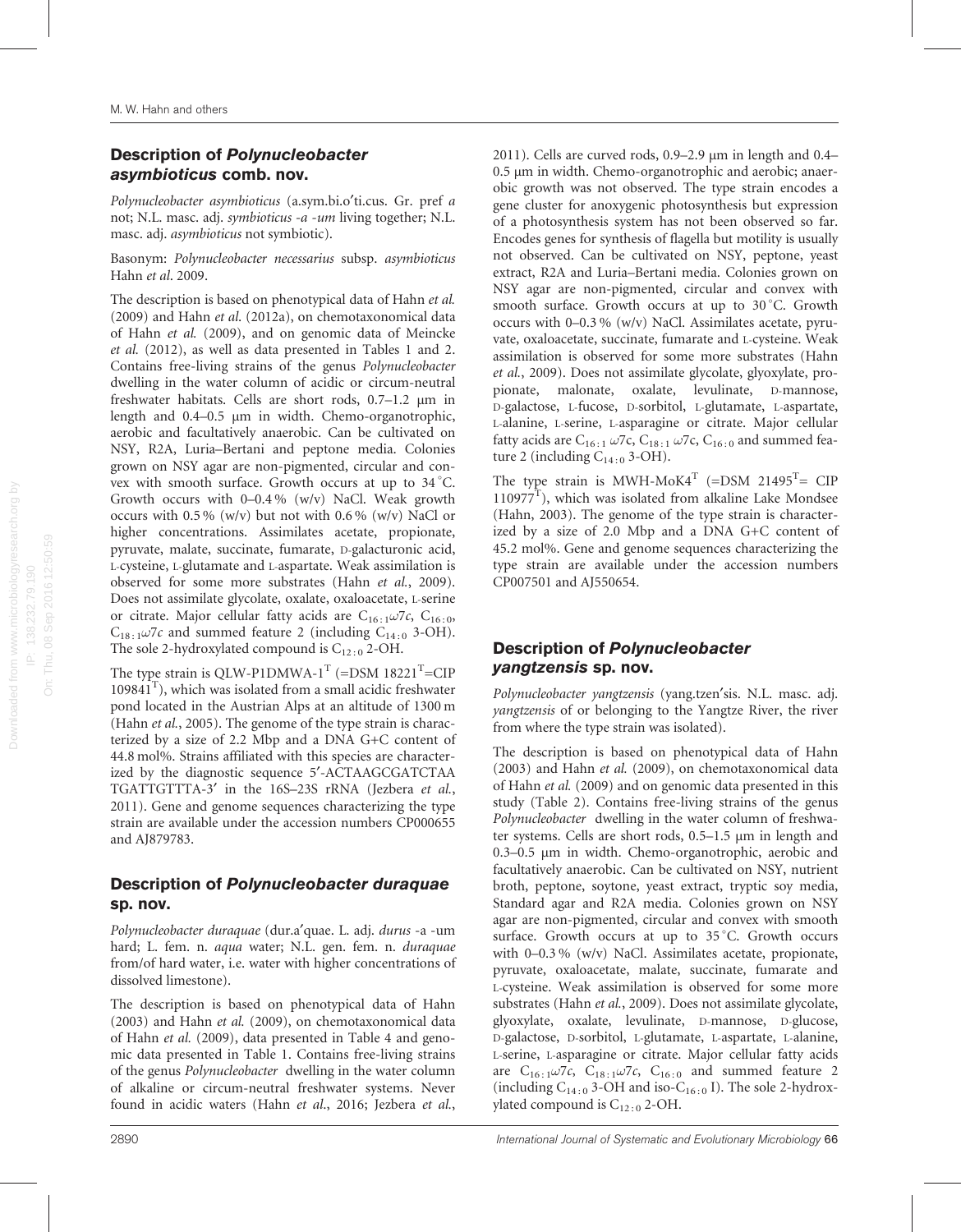Description of Polynucleobacter sinensis sp. nov.

(version LOJI01000000) and AJ550657.

Polynucleobacter sinensis (sin.en'sis. N.L. fem. adj. sinensis pertaining to China, the country where the bacterium was isolated).

<span id="page-8-0"></span>The type strain is MWH-JaK3<sup>T</sup> (=DSM 21493<sup>T</sup>=CIP  $110976<sup>T</sup>$ ), which was isolated from the Yangtze River (Hahn, 2003). The species epithet does not indicate that the distribution of the taxon is restricted to a certain geographic area. The genome of the type strain is characterized by a size of 2.0 Mbp and a DNA G+C content of 45.4 mol%. Gene and genome sequences characterizing the type strain are available under the accession numbers LOJI00000000

The description is based on phenotypical data of Hahn et al. (2009), on chemotaxonomical data of Hahn et al. (2009) and on genomic data presented in this study ([Table 2\)](#page-2-0). Contains free-living strains of the genus [Polynucleobacter](doi:10.1601/nm.1669) dwelling in the water column of freshwater systems. Cells are curved rods,  $0.6-1.4$  µm in length and  $0.4-0.5$  µm in width. Chemoorganotrophic and aerobic; anaerobic growth is not observed. Shows good growth on NSY and R2A media. Colonies grown on NSY agar are non-pigmented, circular and convex with smooth surface. Growth occurs at up to 35 °C. Growth occurs with 0–0.5 % (w/v) NaCl. Assimilates acetate, propionate, malonate, malate, pyruvate, oxaloacetate, succinate, fumarate and L-glutamate. Weak assimilation is observed for L-cysteine. Does not assimilate glycolate, glyoxylate, oxalate, levulinate, D-mannose, D-glucose, D-galactose, D-lyxose, D-fructose, L-fucose, D-sorbitol, L-aspartate, L-alanine, L-serine, L-asparagine or citrate. Major cellular fatty acids are  $C_{16:1}\omega$ 7c,  $C_{16:0}$  and summed feature 2 (including  $C_{14:0}$  3-OH and  $C_{16:0}$ -iso I). The sole 2-hydroxylated compound is  $C_{12:0}$  2-OH.

The type strain is MWH-HuW1<sup>T</sup> (=DSM 21492<sup>T</sup>=CIP  $110978<sup>T</sup>$ ), which was isolated from a slightly alkaline, artificial pond (31° 20′ 14.81″ N 120° 34′ 34.20″ E) at Tiger Hill (Huqiu) located in Suzhou, PR China (Hahn, 2003). The species epithet does not indicate that the distribution of the taxon is restricted to a certain geographic area. The genome of the type strain is characterized by a size of 2.3 Mbp and a DNA G +C content of 45.5 mol%. Gene and genome sequences characterizing the type strain are available under the accession numbers LOJJ00000000 (version LOJJ01000000) and AJ550666.

# Acknowledgements

We thank Anne Aubusson Fleury for helping us to find the Euplotes aediculatus culture originally established by Dieter Ammermann. We are also grateful to Marc Dellinger (MNHN) for providing information on the history of the culture obtained from the Muséum National d'Histoire Naturelle, as well as for advice regarding maintenance of this culture. We thank Gabriele Pötter for carrying out the fatty acid measurements. This study was supported by the Austrian

Science Fund (FWF) project I482-B09 (Ecological diversification in [Polynucleobacter](doi:10.1601/nm.1669)), and the European Science Foundation (ESF) project FREDI.

### References

Ammermann, D. (1971). Morphology and development of the macronuclei of the ciliates Stylonychia mytilus and Euplotes aediculatus. Chromosoma 33, 209–238.

Boscaro, V., Felletti, M., Vannini, C., Ackerman, M. S., Chain, P. S., Malfatti, S., Vergez, L. M., Shin, M., Doak, T. G. & other authors (2013). Polynucleobacter necessarius, a model for genome reduction in both free-living and symbiotic bacteria. Proc Natl Acad Sci U S A 110, 18590–18595.

Hahn, M. W. (2003). Isolation of strains belonging to the cosmopolitan Polynucleobacter necessarius cluster from freshwater habitats located in three climatic zones. Appl Environ Microbiol 69, 5248–5254.

Hahn, M. W., Stadler, P., Wu, Q. L. & Pöckl, M. (2004). The filtrationacclimatization method for isolation of an important fraction of the not readily cultivable bacteria. J Microbiol Methods 57, 379–390.

Hahn, M. W., Pöckl, M. & Wu, Q. L. (2005). Low intraspecific diversity in a polynucleobacter subcluster population numerically dominating bacterioplankton of a freshwater pond. Appl Environ Microbiol 71, 4539–4547.

Hahn, M. W., Lang, E., Brandt, U., Wu, Q. L. & Scheuerl, T. (2009). Emended description of the genus Polynucleobacter and the species Polynucleobacter necessarius and proposal of two subspecies, P. necessarius subsp. necessarius subsp. nov. and P. necessarius subsp. asymbioticus subsp. nov. Int J Syst Evol Microbiol 59, 2002–2009.

Hahn, M. W., Lang, E., Brandt, U., Lünsdorf, H., Wu, Q. L. & Stackebrandt, E. (2010). Polynucleobacter cosmopolitanus sp. nov., freeliving planktonic bacteria inhabiting freshwater lakes and rivers. Int J Syst Evol Microbiol 60, 166–173.

Hahn, M. W., Lang, E., Tarao, M. & Brandt, U. (2011a). Polynucleobacter rarus sp. nov., a free-living planktonic bacterium isolated from an acidic lake. Int J Syst Evol Microbiol 61, 781–787.

Hahn, M. W., Lang, E., Brandt, U. & Sproer, C. (2011b). Polynucleobacter acidiphobus sp. nov., a representative of an abundant group of planktonic freshwater bacteria. Int J Syst Evol Microbiol 61, 788–794.

Hahn, M. W., Minasyan, A., Lang, E., Koll, U. & Sproer, C. (2012a). Polynucleobacter difficilis sp. nov., a planktonic freshwater bacterium affiliated with subcluster B1 of the genus Polynucleobacter. Int J Syst Evol Microbiol 62, 376–383.

Hahn, M. W., Scheuerl, T., Jezberová, J., Koll, U., Jezbera, J., Šimek, K., Vannini, C., Petroni, G. & Wu, Q. L. (2012b). The passive yet successful way of planktonic life: genomic and experimental analysis of the ecology of a free-living Polynucleobacter population. PLoS One 7, e32772.

Hahn, M. W., Jezberová, J., Koll, U., Saueressig-Beck, T. & Schmidt, J. (2016). Complete ecological isolation and cryptic diversity in Polynucleobacter bacteria not resolved by 16S rRNA gene sequences. ISME J 10, 1642– 1655.

Hao, Z., Li, L., Liu, J., Ren, Y., Wang, L., Bartlam, M., Egli, T. & Wang, Y. (2013). Genome sequence of a freshwater low-nucleic-acid-content bacterium, Betaproteobacterium strain CB. Genome Announc 1, e0013513– e0013513.

Heckmann, K. & Schmidt, H. J. (1987). Polynucleobacter necessarius gen. nov., sp. nov., an obligately endosymbiotic bacterium Living in the cytoplasm of Euplotes aediculatus. Int J Syst Bacteriol 37, 456–457.

Jezbera, J., Jezberová, J., Brandt, U. & Hahn, M. W. (2011). Ubiquity of Polynucleobacter necessarius subspecies asymbioticus results from ecological diversification. Environ Microbiol 13, 922–931.

Jezberová, J., Jezbera, J., Brandt, U., Lindström, E. S., Langenheder, S. & Hahn, M. W. (2010). Ubiquity of Polynucleobacter